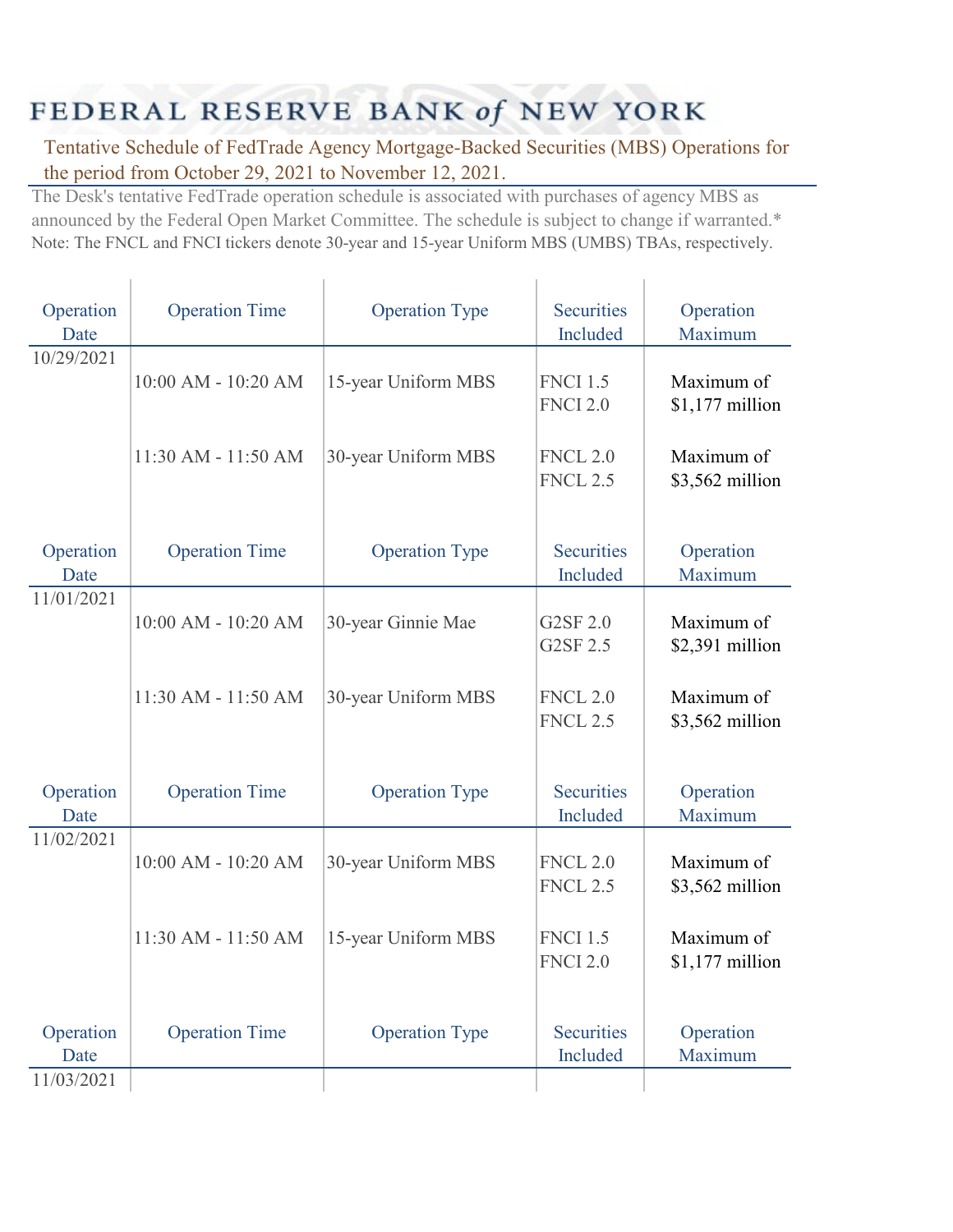|                   | 10:00 AM - 10:20 AM   | 30-year Uniform MBS   | <b>FNCL 2.0</b><br><b>FNCL 2.5</b> | Maximum of<br>\$3,562 million  |
|-------------------|-----------------------|-----------------------|------------------------------------|--------------------------------|
|                   | 11:30 AM - 11:50 AM   | 30-year Ginnie Mae    | G2SF 2.0<br>G2SF 2.5               | Maximum of<br>\$2,391 million  |
| Operation<br>Date | <b>Operation Time</b> | <b>Operation Type</b> | <b>Securities</b><br>Included      | Operation<br>Maximum           |
| 11/04/2021        | 10:00 AM - 10:20 AM   | 15-year Uniform MBS   | <b>FNCI 1.5</b><br><b>FNCI 2.0</b> | Maximum of<br>$$1,177$ million |
|                   | 11:30 AM - 11:50 AM   | 30-year Uniform MBS   | <b>FNCL 2.0</b><br><b>FNCL 2.5</b> | Maximum of<br>\$3,562 million  |
| Operation<br>Date | <b>Operation Time</b> | <b>Operation Type</b> | <b>Securities</b><br>Included      | Operation<br>Maximum           |
| 11/05/2021        | 10:00 AM - 10:20 AM   | 30-year Ginnie Mae    | G2SF 2.0<br>G2SF 2.5               | Maximum of<br>\$2,391 million  |
|                   | 11:30 AM - 11:50 AM   | 30-year Uniform MBS   | <b>FNCL 2.0</b><br><b>FNCL 2.5</b> | Maximum of<br>\$3,562 million  |
| Operation<br>Date | <b>Operation Time</b> | <b>Operation Type</b> | <b>Securities</b><br>Included      | Operation<br>Maximum           |
| 11/08/2021        | 11:30 AM - 11:50 AM   | 15-year Uniform MBS   | <b>FNCI 1.5</b><br><b>FNCI 2.0</b> | Maximum of<br>$$1,177$ million |
|                   | $1:00$ PM - $1:20$ PM | 30-year Uniform MBS   | <b>FNCL 2.0</b><br><b>FNCL 2.5</b> | Maximum of<br>\$3,562 million  |
| Operation<br>Date | <b>Operation Time</b> | <b>Operation Type</b> | <b>Securities</b><br>Included      | Operation<br>Maximum           |
| 11/09/2021        | 10:00 AM - 10:20 AM   | 30-year Ginnie Mae    | G2SF 2.0<br>G2SF 2.5               | Maximum of<br>\$2,391 million  |